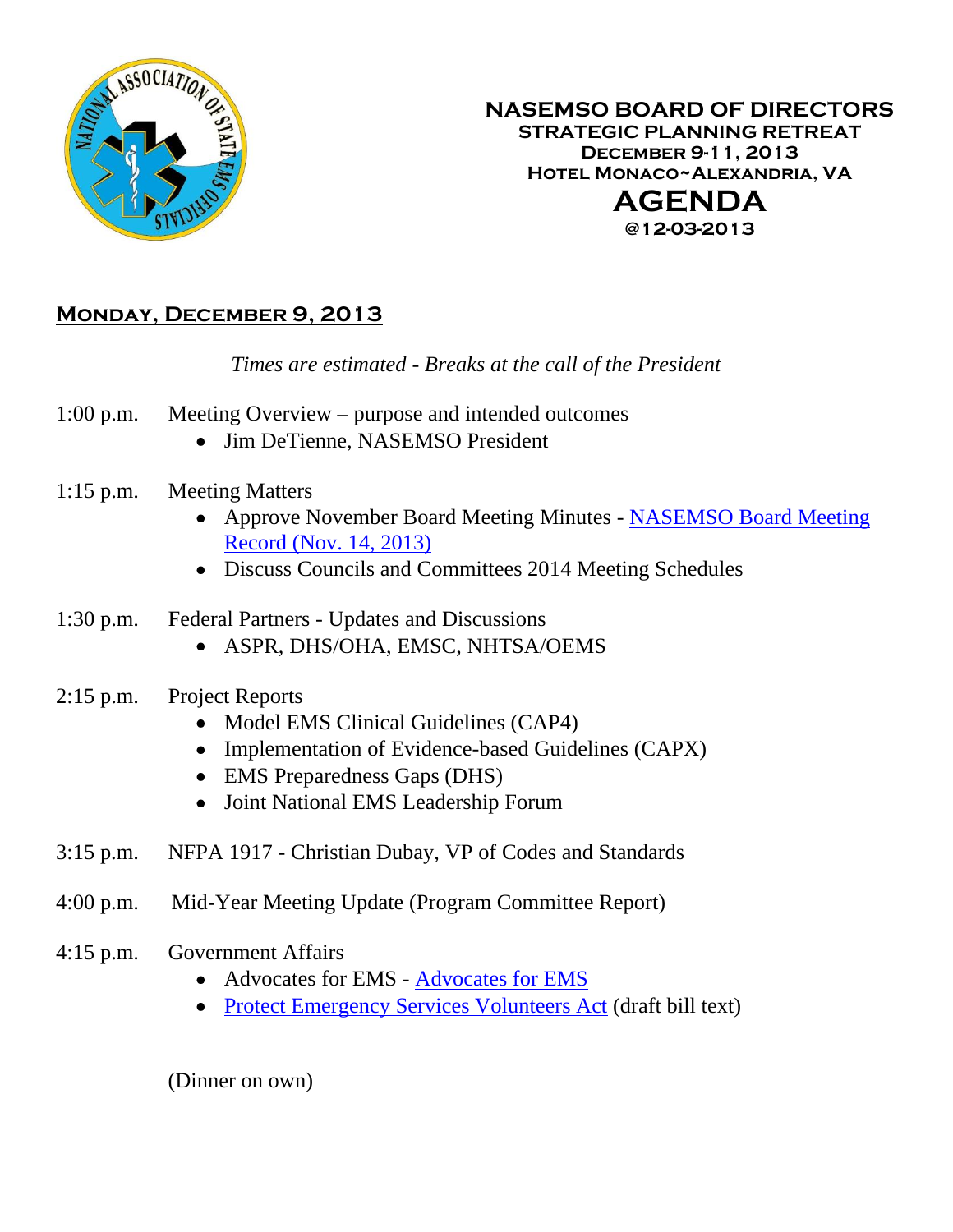#### **Tuesday, December 10, 2013**

- 7:30 a.m. Breakfast
- 8:00 a.m. Treasurer's Report [NASEMSO Treasurer's Report](https://www.nasemso.org/Members/Board/documents/NASEMSO-Treasurers-Report-30Nov2013.pdf) (as of Nov. 30, 2013) & [NASEMSO Balance Sheet](https://www.nasemso.org/Members/Board/documents/NASEMSO-Balance-Sheet-30Nov2013.pdf) (as of Nov. 30, 2013)
- 8:15 a.m. ASMI Evaluation Results and Accreditation Update [News Release: ASMI](https://www.nasemso.org/Members/Board/documents/Press-Release-ASMI-Achieves-Accreditation-06Dec2013.pdf)  [Achieves Accreditation from the AMC Institute](https://www.nasemso.org/Members/Board/documents/Press-Release-ASMI-Achieves-Accreditation-06Dec2013.pdf) (Dec. 6, 2013)
- 8:45 a.m. Council reports: Goals, plans and potential performance measures **for 2014**
	- Data Managers [Data Managers Council](https://www.nasemso.org/Councils/DataManagers/documents/Data-Managers-Workplan-2014.pdf)
	- Education & Professional Standards (to include Licensure Sub-Council) [Education & Professional Standards Council](https://www.nasemso.org/Members/Board/documents/EPS-Council-Workplan-2014.pdf)
	- Pediatric Emergency Care [Pediatric Emergency Care Council](https://www.nasemso.org/Councils/PEDS/documents/2014-PECC-Workplan.pdf)
	- Medical Directors [Medical Directors Council](https://www.nasemso.org/Members/Board/documents/MDC-Workplan-2014.pdf)
	- Trauma Managers [Trauma Managers Council](https://www.nasemso.org/Members/Board/documents/Trauma-Managers-Workplan-2014.pdf)

#### 9:45 a.m. Committee reports: Goals, plans and potential performance measures **for 2014**

- Agency & Vehicle Licensure
	- o Model Rules for Ambulance Vehicle Design Project
	- o CAAS Vehicle Standards Work Group
	- o NFPA 1917 Next Steps
- Air Medical Task Force- [Air Medical Committee](https://www.nasemso.org/Members/Board/documents/Air-Medical-Committee-Workplan-2014.pdf)
- Communications FirstNet Board and Public Safety Advisory Committee [Communications Technology & Systems Committee](https://www.nasemso.org/Projects/CommunicationsTechnology/documents/Communications-Committe-Work-Plan-2014.pdf)
- Domestic Preparedness [Domestic Preparedness Committee](https://www.nasemso.org/Projects/DomesticPreparedness/documents/2014-DP-Workplan.pdf)
- HITS [HITS Committee](https://www.nasemso.org/Members/Board/documents/HITS-Workplan-2014.pdf)
- [Mobile Integrated](https://www.nasemso.org/Members/Board/documents/MIH-CP-Workplan-2014.pdf) Health Community Paramedicine Mobile Integrated Health – [Community Paramedicine Committee](https://www.nasemso.org/Members/Board/documents/MIH-CP-Workplan-2014.pdf)
- Rural EMS [Rural EMS Committee](https://www.nasemso.org/Members/Board/documents/Rural-EMS-Workplan-2014.pdf)
- 11:00 a.m. Prioritize the Potential "Model Documents" to Undertake in 2014 (CAP1, Task1) Discuss Data Forum/Needs
- 12:00 p.m. Working Lunch Future of NASEMSO: strategic directions and projects
- 1:15 p.m. Mobile Integrated Healthcare Vision Statement (NAEMT) [Vision Statement on](https://www.nasemso.org/Members/Board/documents/MIHC-Vision-Statement-30Oct2013.pdf)  [Community Paramedicine/Mobile Integrated Healthcare](https://www.nasemso.org/Members/Board/documents/MIHC-Vision-Statement-30Oct2013.pdf)